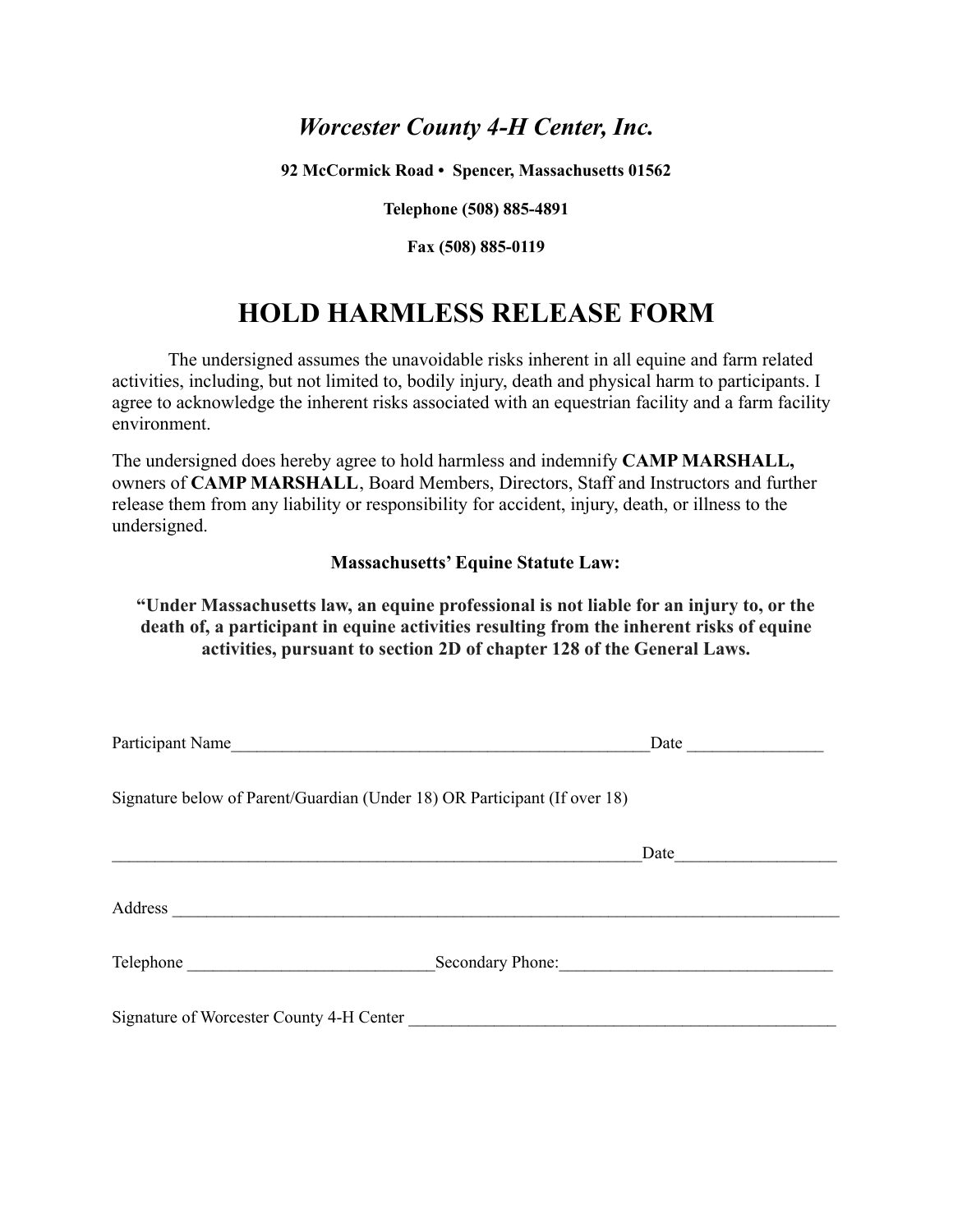## **~ Camp Marshall Program Guidelines ~**

In preparation for your visit to Camp Marshall Equestrian Center, we would like to cover some of our general program and safety rules. Please know these rules/guidelines are in place for the safety of our animals, our staff, our participants and your children. It is of the utmost importance these guidelines are followed for the entire duration of your program here.

- 1. All release forms in this packet must be filled out and submitted. All visitors/chaperone/parents etc. must fill out our general Hold Harmless.
- 2. Everyone must wear appropriate shoes. All scouts must wear a leather boot, covering the entire ankle, with a ½ to 1 inch heel. All visitors/spectators must wear closed toed/heeled shoes at all times. Sneakers are acceptable, flip flops, crocs and other open style shoes are not allowed.
- 3. Appropriate clothing. All scouts must wear long pants, no shorts, skirts, caprese etc. Jeans, leggings or sweatpants are good, no fleece or pj style pants. Please dress for the weather! Bing coats/hats/mittens/spare clothes etc. as needed. A large portion of all programs are held outdoors, regardless of weather.
- 4. Please bring a water bottle, you may carry it with you throughout our programming. Snacks are also welcome!
- 5. No running, yelling or screaming at any time unless permission is given from the Program Leader
- 6. No horseplay around the horses! Horses get frightened easily, it is important to remain calm at all times.
- 7. Do not touch ANY horses without permission from the Program Leader or staff member.
- 8. Do not feed any horses, whether private or Camp Marshall owned. Not all horses are ours, and some horses are on strict medical diets.
- 9. Some fences are electric, please stay back approx. 3 feet from all gates/fences until given permission by your Program Leader or another staff member.
- 10. Be sure to use your listening ears at all times, horses are large animals, and it is extremely important to follow directions for everyone's safety.
- 11. Please do not touch any supplies or equipment without permission.
- 12. Please stay together as a group at all times, do not leave the group without asking an adult
- 13. When riding, all participants must wear a C.M.E.C helmet, or may use your own if you have one, but it must pass the inspection of the Program Leader or another staff member. Bike and other sports helmets may not be used at any time.
- 14. Videos and photos are welcome at any time, please just ensure the flash feature is turned off.
- 15. If you have any questions about the program, equipment, the horses etc. at any time, please ask!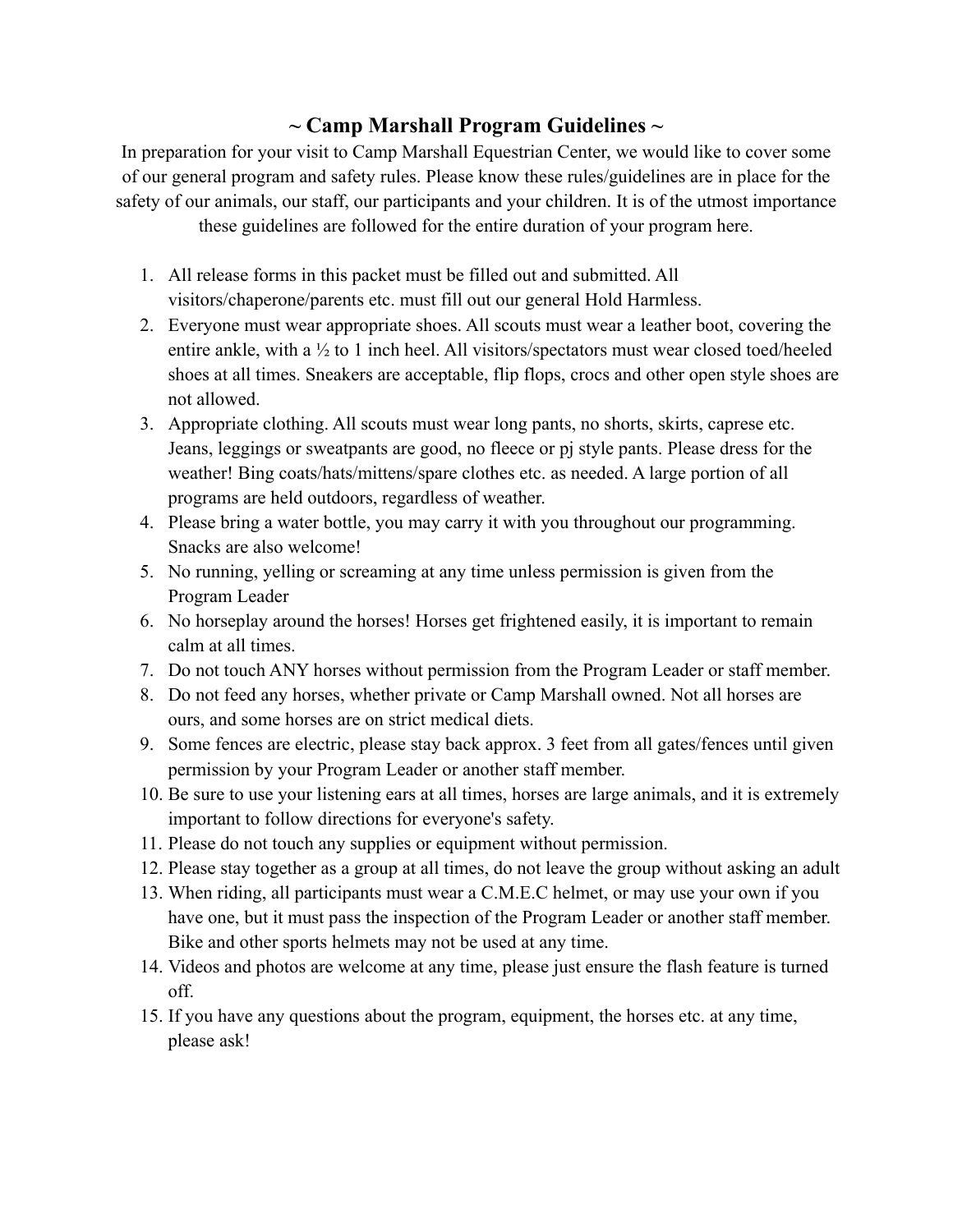### Worcester County 4-H Center, Inc., Camp Marshall 92 McCormick Road \* Spencer, MA 01562 Telephone (508) 885-4891 Fax (508) 885-0119

### PROTECTIVE EQUESTRIAN HEADGEAR AGREEMENT AND RELEASE (TO BE COMPLETED WHEN RIDER WEARS HELMET OFFERED BY THIS STABLE)

### PLEASE READ CAREFULLY BEFORE SIGNING

| PRINT NAME OF RIDER:     |  |
|--------------------------|--|
| <b>ADDRESS OF RIDER:</b> |  |

**Camp Marshall** has offered and provided, at my request, an equestrian helmet that meets or exceeds SEI certification - ASTM F 1163 standards for use when riding or near horses.

I, for myself and on behalf of my child and/or legal ward, heirs, administrators, personal representatives or assigns, release and discharge **Camp Marshall** and their respective officers, directors, employees, agents, representatives, insurers, assigns, and others acting on their behalf, of and from all claims, demands, or causes of action, whether the same be known or unknown, anticipated or unanticipated, resulting from or arising out of bodily injury or property damage that may be sustained, or property damage which may occur, as a result of the use of the helmet provided.

I also understand that neither **Camp Marshall**, nor its employees can guarantee the suitability of any helmet provided.

 $\_$  DATE $\_$ 

SIGNATURE OF RIDER (All ages)

 $\blacksquare$  DATE  $\blacksquare$ 

SIGNATURE OF PARENT/GUARDIAN (if under 18 years of age)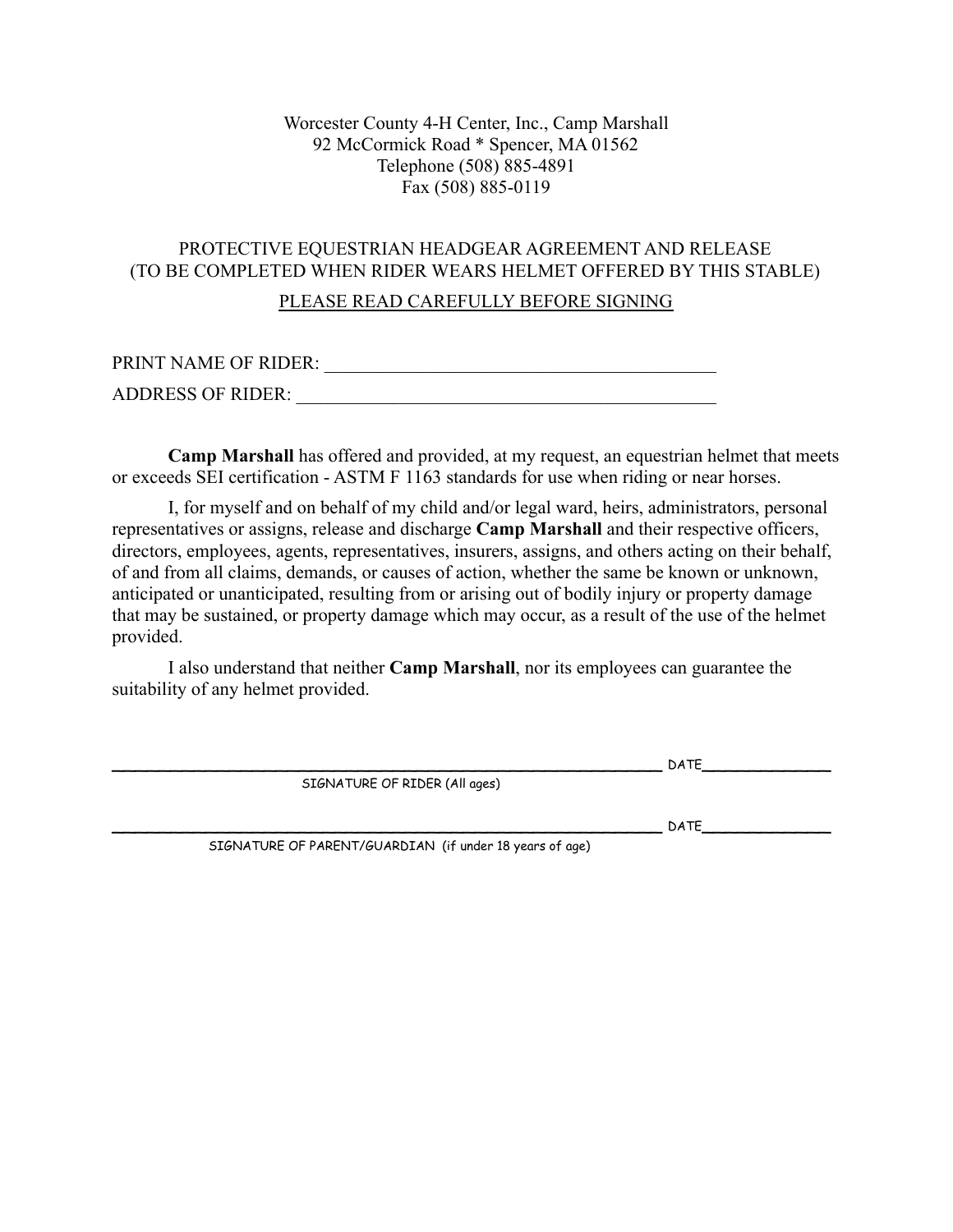### **Worcester County 4-H Center, Inc., Camp Marshall 92 McCormick Road \* Spencer, MA 01562**

#### **HORSE RENTAL, EQUESTRIAN, GUIDE & OUTFITTER SERVICES AGREEMENT, LIABILITY RELEASE, AND ASSUMPTION OF RISK AGREEMENT [FOR INDIVIDUALS]**

#### READ CAREFULLY AND COMPLETE ALL SECTIONS BEFORE SIGNING

A. REGISTRATION OF PARTICIPANT AND AGREEMENT PURPOSE I, the following listed individual, and the parents or legal guardians thereof if a minor, do hereby voluntarily agree to participate in horse rental services and/or guide and outfitter services provided by CAMP MARSHALL.

| PARTICIPANT NAME                                                                                                                                                                                                                                                      | AGE (if under 18) | <b>WEIGHT</b><br>Over 240? | <b>HORSE RIDING EXPERIENCE</b><br>(Check one that applies) |  |
|-----------------------------------------------------------------------------------------------------------------------------------------------------------------------------------------------------------------------------------------------------------------------|-------------------|----------------------------|------------------------------------------------------------|--|
|                                                                                                                                                                                                                                                                       | 2. Age<br>3. DOB  | 4. Yes<br>No               | Beginner (under 10 hours)<br>5.<br>Over 10 hours           |  |
| 6. Does the participant have any physical or mental condition(s) that may affect his/her safety and ability to ride a horse?<br><b>YES</b><br>N <sub>O</sub><br>(circle one)<br>7. If you circled "YES", how can we help this participant with his/her special needs? |                   |                            |                                                            |  |
| 8. MEDICAL INSURANCE I/WE AGREE THAT: Should medical treatment be required, I and/or my medical insurance shall pay for ALL such<br>incurred expenses<br>> My medical insurance company is<br>My policy number is                                                     |                   |                            |                                                            |  |
| do NOT carry medical insurance.                                                                                                                                                                                                                                       |                   |                            |                                                            |  |

## **WRITE INITIALS BELOW AFTER READING EACH SECTION.**

B. AGREEMENT SCOPE AND TERRITORY AND DEFINITIONS This agreement shall be legally binding upon me the registered participant, and the parents or legal guardians thereof if a minor, my heirs, estate, assigns, including all minor children, and personal representatives; and it shall be interpreted according to the laws of the state and county of THIS STABLE'S physical location. This agreement is intended to be valid and binding at all times now and in the future when THIS STABLE permits me (directly or indirectly) to enter THIS STABLE'S property, be on THIS STABLE'S property, be near any horse, receive instruction or guidance from its associates and/or when I ride and/or am near horses on or off of THIS STABLE'S property. Any disputes by the participant shall be litigated in, and the venue shall be the county in which THIS STABLE is physically located. This agreement is intended to be as broad and inclusive as the law permits. If any clause, phrase, or word is in conflict with state law, then that single part is null and void. The terms "HORSE" and "EQUINE" herein shall refer to all equine species. The terms "I", "WE", "ME", "MY" shall herein refer to the above registered participant and the parents or legal guardians thereof if a minor.

C. INHERENT RISKS/ASSUMPTION OF RISKS I ACKNOWLEDGE THAT: Horseback riding is classified as RUGGED ADVENTURE RECREATIONAL SPORT ACTIVITY and that risks, conditions, and dangers are inherent in (meaning an integral part of) horse/equine/animal activities, regardless of all feasible safety measures which can be taken, and I agree to assume them. The inherent risks include, but are not limited to any of the following: The propensity of an animal to behave in ways that may result in injury, harm, death, or loss to persons on or around the animal; The unpredictability of an equine's reaction to sounds, sudden movement, unfamiliar objects, persons, or other animals; Hazards, including, but not limited to, surface or subsurface conditions; A collision, encounter, and/or confrontation with another equine, animal, a person, or an object; The potential of an equine activity participant to act in a negligent manner that may contribute to injury, harm, death, or loss to the participant or to other persons, including but not limited to, failing to maintain control over an equine and/or failing to act within the ability of the participant. Horses are 5 to 15 times larger, 20 to 40 times more powerful, and 3 to 4 times faster than a human. If a rider falls from a horse to ground, it will generally be at a distance of from 3 1/2 to 5 1/2 feet, and the impact may result in harm to the rider. Horseback riding is an activity in which one much smaller, weaker predator animal (the human) tries to impose its will on, and become one unit of movement with, another much larger, stronger prey animal that has a mind of its own (the horse) and each has a limited understanding of the other. If a horse is frightened or provoked it may divert from its training and act according to its natural instincts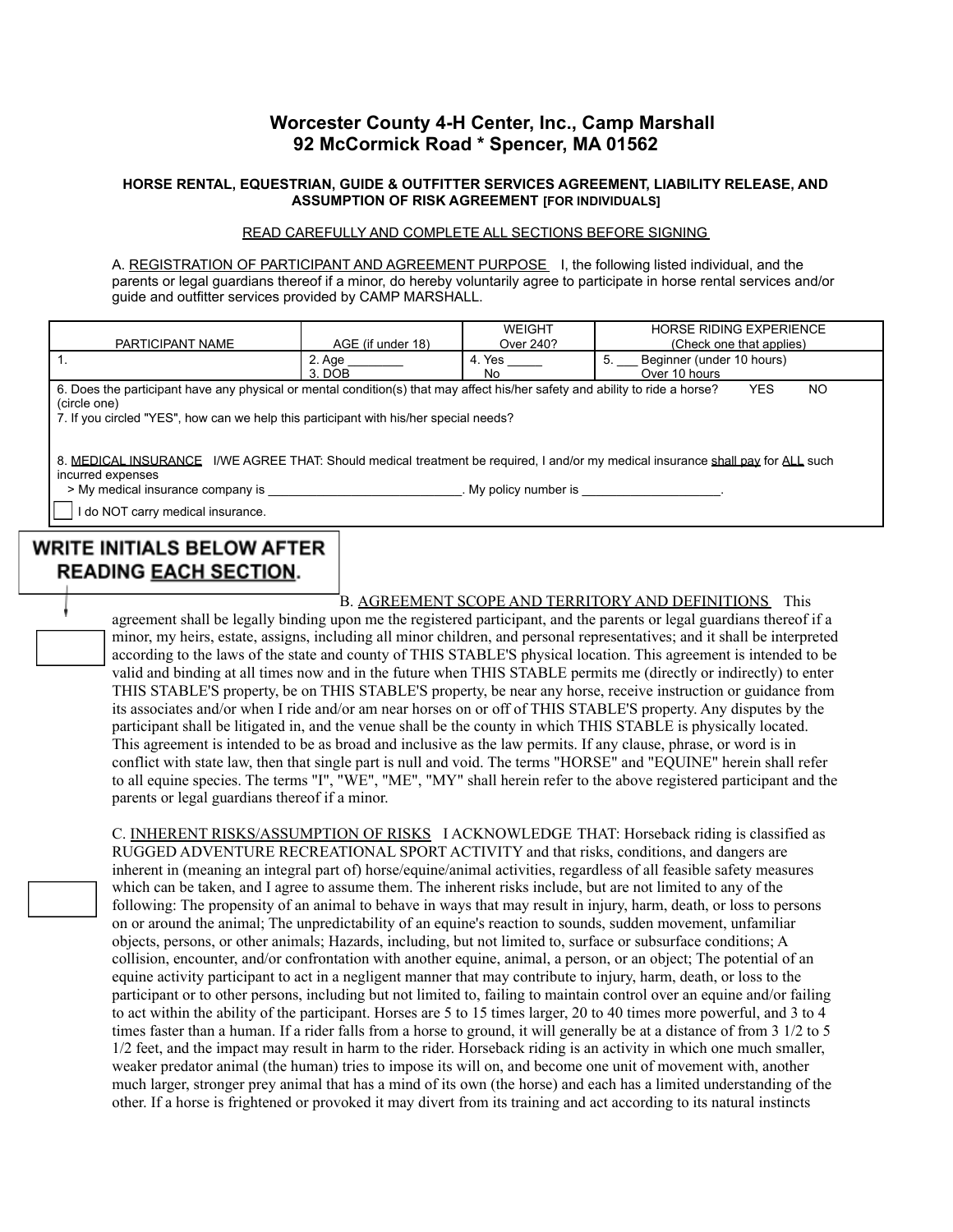which may include, but are not limited to: Stopping short; Spinning around; Changing directions and/or speed at will; Shifting its weight; Bucking; Rearing; Kicking; Biting; and/or Running from danger. I also acknowledge that these are just some of the risks and I agree to assume others not mentioned above. I am not relying on THIS STABLE to list all possible risks for me.

D. WILDERNESS EXPERIENCE PARTICIPATION, CONDITIONS OF NATURE WARNING, UNFAMILIAR AND SUDDEN SIGHTS, SOUNDS, AND MOVEMENTS WARNING, AND INSPECTION OF PREMISES I/WE ACKNOWLEDGE THAT: The participant may be taking part in a "WILDERNESS EXPERIENCE" that may be hazardous to people. I/WE ACKNOWLEDGE THAT The meaning of "WILDERNESS EXPERIENCE" is defined as the pursuit of activity in a natural and/or wild and/or rugged and/or uncultivated area or region, as of forest and/or hills and/or mountains and/or plains and/or wetlands, which would likely be uninhabited by people and inhabited by wild animals of many types and species to include, but not limited to, mammals, reptiles, and insects, which are not tame, may be savage and unpredictable in nature and also wandering at their will. I/WE ACKNOWLEDGE THAT: THIS STABLE is NOT responsible for total or partial acts, occurrences, or elements of nature and/or sudden and/or unfamiliar sights, sounds and/or sudden movements that can scare a horse, cause it to fall, or react in some other unsafe way. SOME EXAMPLES ARE: Thunder, lightening, rain, wind, wild and domestic animals, insects, reptiles, which may walk, run, or fly near, or bite or sting a horse or person; and irregular footing on out-of-door groomed or wild land which is subject to constant change in condition according to weather, temperature, and natural and man-made changes in landscape. I also acknowledge that these are just some of the risks and I agree to assume others not mentioned above. I am not relying on THIS STABLE to list all possible conditions for me. The participant and part or legal guardian have inspected THIS STABLE'S facilities and are satisfied that all premise conditions are reasonably safe for this participant's intended purpose, usage, and presence upon THOSE STABLE'S premises.

E. CARRY-ON OBJECTS WARNING AND SHARP, LOUD NOISES WARNING I/WE ACKNOWLEDGE THAT: When approaching, mounting, and riding horses, I must not carry loose items that may fall or blow away or flap in the wind or bounce or make sharp or loud noises, the action of which may scare horses causing them to react in unsafe ways. SOME EXAMPLES ARE: Cameras, cell phones, hats not securely fastened under chin, toys, purses. When near or riding a horse, participants must not make sharp or loud noises, such as whistling or screaming or yelling, the sound of which may scare horses causing them to react in unsafe ways.

F. SADDLE GIRTH LOOSENING WARNING I/WE ACKNOWLEDGE THAT: Saddle girth s (fastener straps around the horse's belly) may loosen during riding. Riders must alert the nearest attendant of any girth looseness so action can be taken to avoid saddle slippage and the potential for the rider to fall from the horse.

G. PROTECTIVE HEADGEAR/HELMET WARNING AND OFFERING: I/WE AGREE THAT: I for myself and on behalf of my child and/or legal ward have been warned and advised by THIS STABLE that protective headgear/helmet, which meets or exceeds the quality standards of the SEI CERTIFIED ASTM STANDARD F 1163 Equestrian Helmet, should be worn while riding, handling, and/or being near horses, and I understand that the wearing of such headgear/helmet at these times may reduce severity of some of the wearer's head injuries and possibly prevent the wearer's death from happening as the result of a fall and other occurrences. I/WE ACKNOWLEDGE THAT: THIS STABLE has offered me, and my child and/or legal ward if applicable, protective headgear/helmet that meets or exceeds the quality standards of the SEI CERTIFIED ASTM STANDARD F 1163 Equestrian Helmet. I/WE ACKNOWLEDGE THAT: Protective headgear/helmet provided by THIS STABLE may not be of perfect fit for the participant's head, and that once provided I/WE will be responsible for securing the headgear/helmet on the participant's head at all times. I am not relying on THIS STABLE and/or its associates to check any headgear/helmet or headgear/helmet strap that I may wear, or to monitor my compliance with this suggestion at any time now or in the future.

|         | H. PROTECTIVE HEADGEAR/HELMET POLICY THIS STABLE'S PROTECTIVE HEADGEAR/HELMET |
|---------|-------------------------------------------------------------------------------|
| POLICY: |                                                                               |

I understand and agree that THIS STABLE requires that all riders must wear ASTM Standard F 1163 Protective Headgear/Helmets.